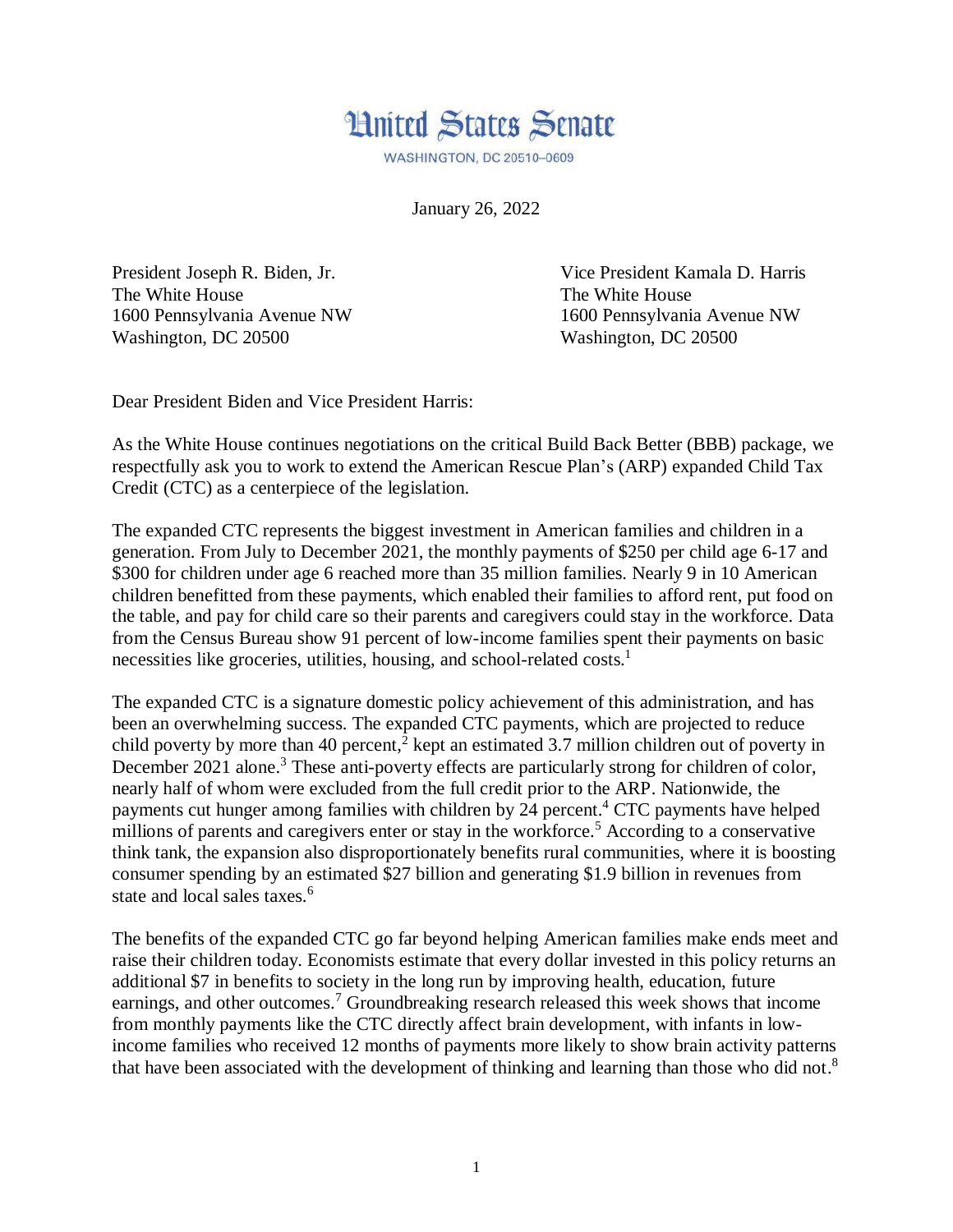The Biden Administration's expanded CTC represents the biggest tax cut for low- and middleincome families in modern American history—standing in sharp contrast to the \$8 trillion in tax cuts Congress has enacted since 2001, the benefits of which have largely gone to the wealthy.<sup>9</sup> The CTC's monthly payments, which averaged \$444 for participating families in December, have helped families cope with pandemic-induced price increases—and will continue to do so as families receive the second half of their expanded tax credit this spring.<sup>10</sup>

This policy is not only transformative, but popular. Support for the expanded CTC has averaged nearly 60 percent since the first round of payments, and support for making the program permanent among recipients has averaged 73 percent since July.<sup>11</sup> The policy also has strong support in Congress. In March 2021, we led a letter signed by 41 Senate Democrats urging you to not only extend the CTC expansion, but make it *permanent.*<sup>12</sup>

The consequences of failing to extend the CTC expansion are dire, particularly as families face another wave of the COVID-19 pandemic. Without the expanded credit, nearly 10 million children will be thrown back into or deeper into poverty this winter, increasing the monthly child poverty rate from roughly 12 percent to at least 17 percent.<sup>13</sup> After historic progress, it is unacceptable to return to a status quo in which children are America's poorest residents and child poverty costs our nation more than \$1 trillion per year.<sup>14</sup> Raising taxes on working families is the last thing we should do during a pandemic.

We are deeply grateful for your leadership on the historic CTC expansion, and we stand ready to work with you to extend this critical investment in American families and children as part of the Build Back Better package.

Sincerely,

Hill F. Rut

Michael F. Bennet Sherrod Brown

 $\overline{\mathscr{F}}$ 

*<u>Shirring Brown</u>* 

United States Senator United States Senator

 $R.445W-B$ 

Cory A. Booker Reverend Raphael Warnock United States Senator United States Senator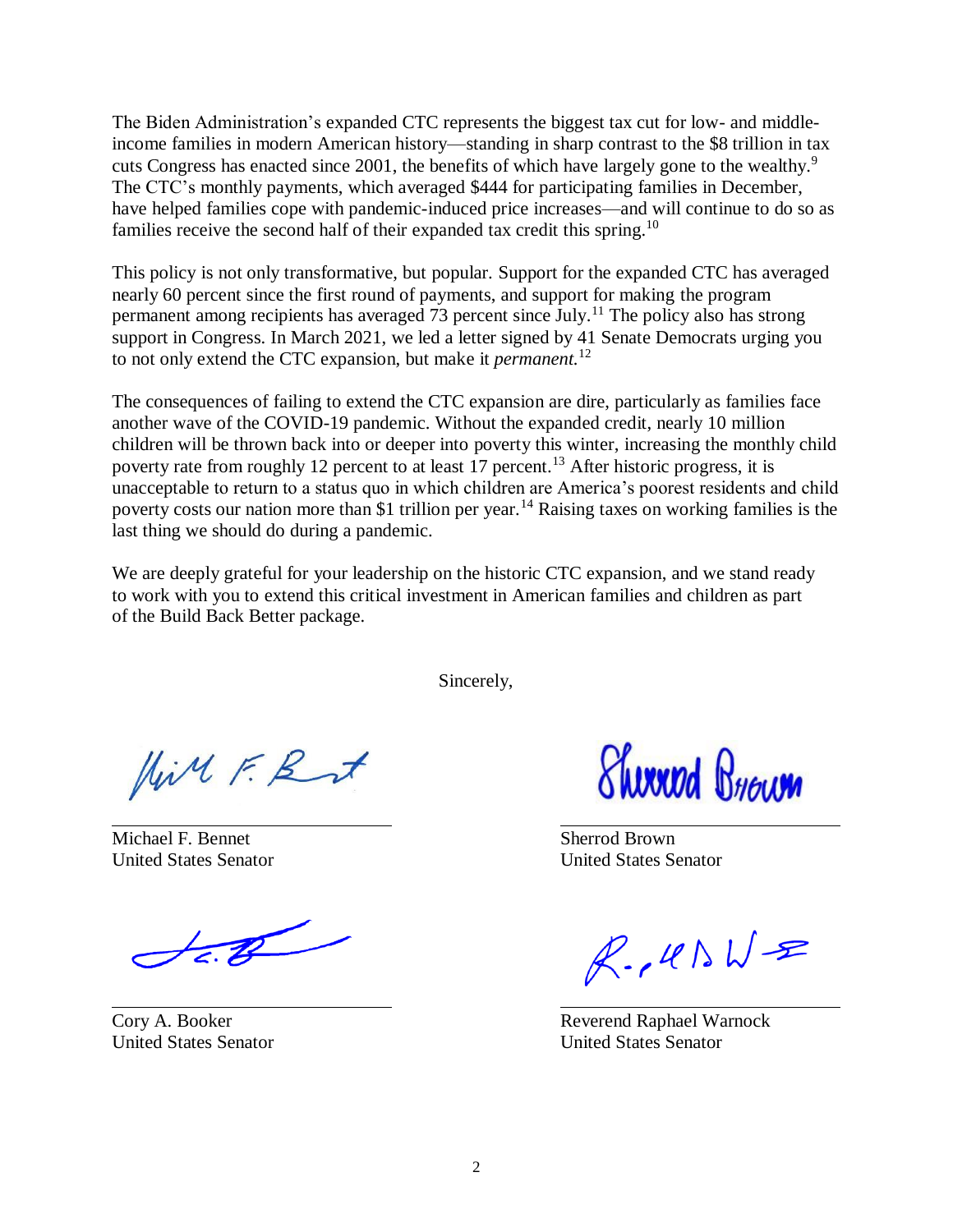Ron Wyden

Ron Wyden United States Senator

 $\overline{a}$ 

<sup>4</sup> Helena Bottemiller Evich, "Round one of child tax credit payments slashed hunger rates, U.S. data shows," *POLITICO* (August 12, 2021), https://www.politico.com/news/2021/08/12/child-tax-credit-hunger-rates-504258. <sup>5</sup> Leah Hamilton, Stephen Roll, Mathieu Despard, Elaine Maag, and Yung Chun, "Employment, Financial and Wellbeing Effects of the 2021 Expanded Child Tax Credit: Wave 1 Executive Summary" (Washington: Social Policy Institute, 2021). https://socialpolicyinstitute.wustl.edu/employment-financial-wellbeing-effects-2021-ctc-report/. Additional research shows CTC payments had little or no negative impact on employment; see Elizabeth Ananat, Benjamin Glasner, Christal Hamilton, and Zachary Parolin, "Effects of the Expanded Child Tax Credit on Employment Outcomes" (New York: Columbia University Center on Poverty and Social Policy, 2021), https://static1.squarespace.com/static/5743308460b5e922a25a6dc7/t/6163c1c81d0509724688fab1/1633927625843/ Child-Tax-Credit-Expansion-on-Employment-CPSP-2021.pdf.

<sup>6</sup> Samuel Hammond, "Measuring the Child Tax Credit's Economic and Community Impact" (Washington: Niskanen Center, 2021), https://www.niskanencenter.org/report-measuring-the-child-tax-credits-economic-and-communityimpact/.

7 Irwin Garfinkel, Laurel Sariscsany, Elizabeth Ananat, Sophie Collyer, and Christopher Wimer, "The Costs and Benefits of a Child Allowance" (New York: Columbia University Center on Poverty and Social Policy, 2021), https://static1.squarespace.com/static/5743308460b5e922a25a6dc7/t/6034a9953440914018d2cb0c/1614064285529/ Child-Allowance-CBA-Brief-CPSP-2-23-21.pdf.

<sup>8</sup> Sonya V. Troller-Renfree et al., Initial Results of Baby's First Years Study, *Proceedings of the National Academy of Sciences* (January 24, 2022), https://www.pnas.org/content/119/5/e2115649119.

<sup>9</sup> Estimate includes 10-year scores of Bush tax cuts (2001 and 2003), extension of Bush tax cuts (2010 and 2012), and Trump tax cuts (2017). According to the Institute on Taxation and Economic Policy, 65 percent of the benefits of tax cuts between 2001 and 2018 went to the richest 20 percent of taxpayers. This underestimates the share of benefits that will accrue to high-income taxpayers the longer the Trump tax cuts, which conferred 52 percent of benefits on the top 5 percent alone, are in place. Steve Wamhoff and Matthew Gardner, "Federal Tax Cuts in the Bush, Obama, and Trump Years" (Washington: Institute on Taxation and Economic Policy, 2018), https://itep.org/federal-tax-cuts-in-the-bush-obama-and-trump-years/.

 $11$  Reflects support among likely voters. Fighting Chance for Families, "Attitudes Towards the Expanded Child Tax Credit" (January, 2022),

https://www.filesforprogress.org/decks/2022/1/dfp\_fighting\_chance\_ctc\_tracker\_full\_deck.pdf; Kathy Frankovic,

<sup>&</sup>lt;sup>1</sup> Claire Zippel, "9 in 10 Families With Low Incomes Are Using Child Tax Credits to Pay for Necessities, Education" (Washington: Center on Budget and Policy Priorities, 2021), https://www.cbpp.org/blog/9-in-10 families-with-low-incomes-are-using-child-tax-credits-to-pay-for-necessities-education.

<sup>2</sup> Chuck Marr, "With Monthly Payments Stalled, Congress Needs to Act" (Washington: Center on Budget and Policy Priorities, 2022), https://www.cbpp.org/blog/with-monthly-payments-stalled-congress-needs-to-act. <sup>3</sup> Zachary Parolin, Sophie Collyer, Megan A. Curran, "Sixth Child Tax Credit Payment Kept 3.7 Million Children Out of Poverty in December" (New York: Columbia University Center on Poverty and Social Policy, 2022), https://static1.squarespace.com/static/5743308460b5e922a25a6dc7/t/61ea068f13dbfa56bfc9be17/1642727056209/ Monthly-poverty-December-2021-CPSP.pdf.

<sup>10</sup> U.S. Department of the Treasury, "By State: Advance Child Tax Credit Payments Distributed in December 2021" (2021), https://home.treasury.gov/system/files/131/Advance-CTC-Payments-Disbursed-December-2021-by-State-12152021.pdf.